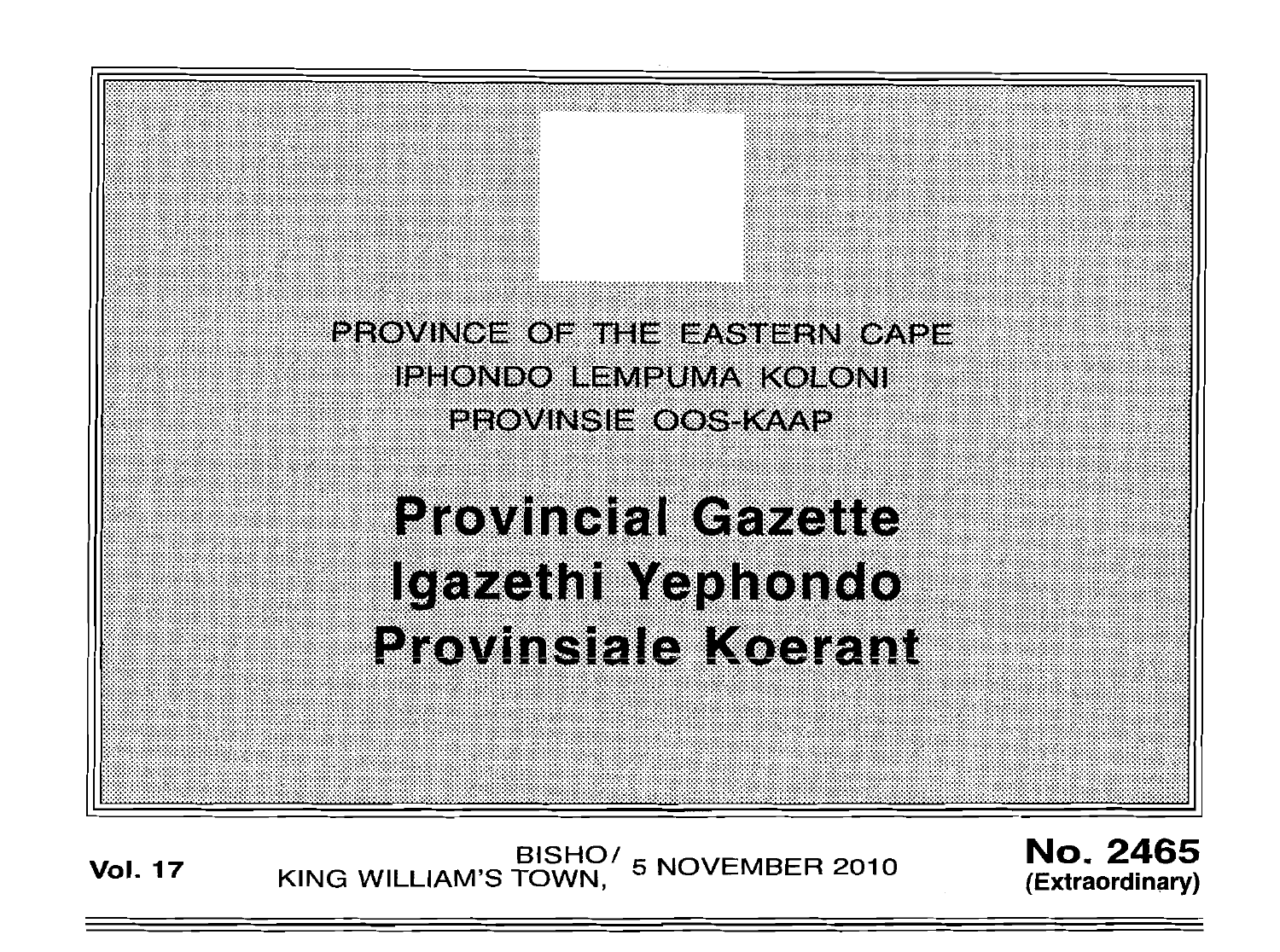#### **IMPORTANT NOTICE**

**The Government Printing Works will not be held responsible for faxed documents not received due to errors on the fax machine or faxes received which are unclear or incomplete. Please be advised that an "OK" slip, received from a fax machine, will not be accepted as proof that documents were received by the GPW for printing. If documents are faxed to the GPW it will be the sender's responsibility to phone and confirm that the documents were received in good order.** 

**Furthermore the Government Printing Works will also not be held responsible for cancellations and amendments which have not been done on original documents received from clients.** 

# **CONTENTS · INHOUD**

| No. |                                                                                                        | Page<br>No | Gazette<br>No. |
|-----|--------------------------------------------------------------------------------------------------------|------------|----------------|
|     | <b>PROVINCIAL NOTICES</b>                                                                              |            |                |
|     | Local Government: Municipal Structures Act (117/1998): By-election for EC 442 Umzimvubu (Mount Ayliff) | З          | 2465           |
| 38  |                                                                                                        |            | 2465           |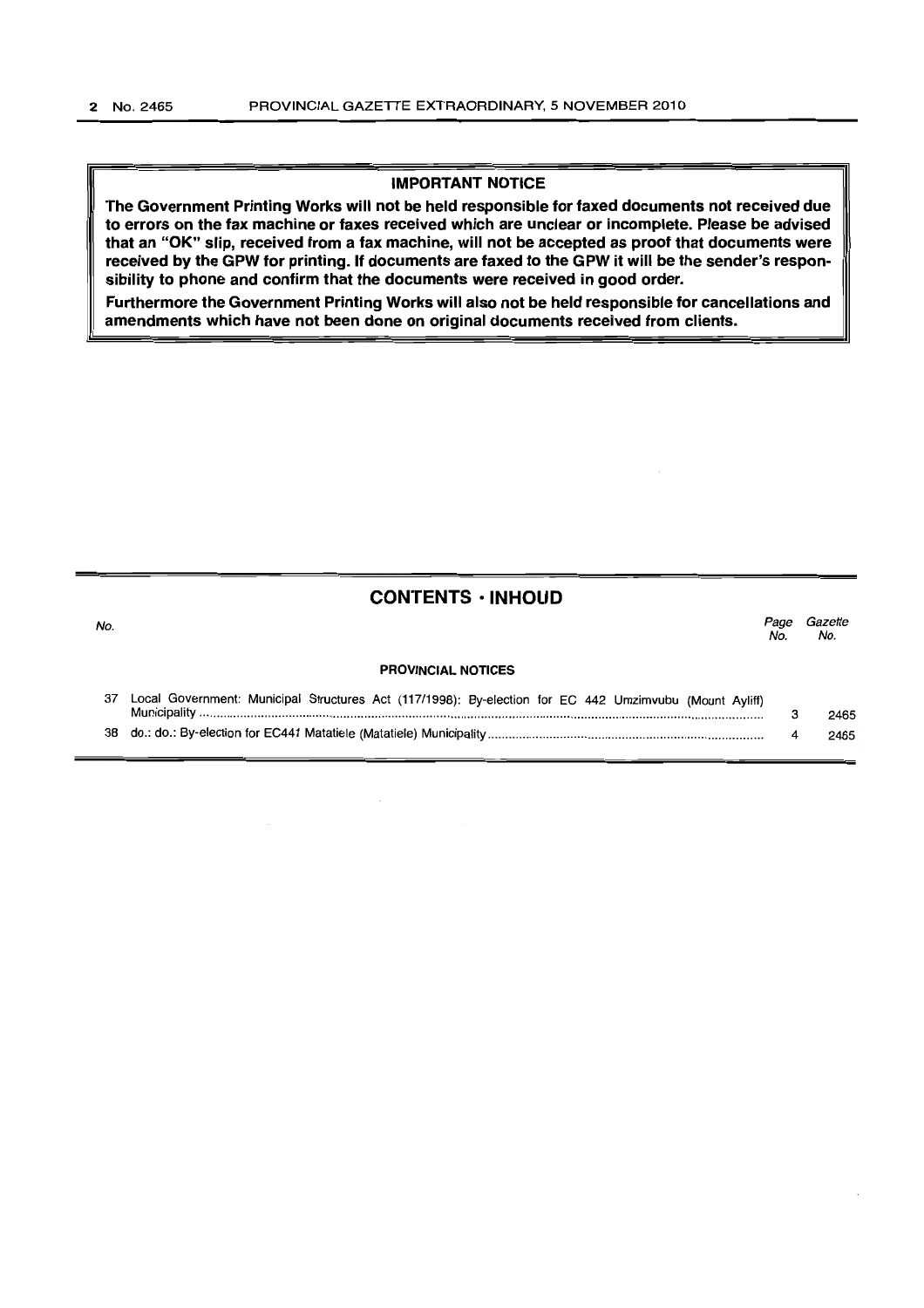# **PROVINCIAL NOTICES**

**No. 37** 

#### 5 November 2010

#### Province of the Eastern Cape

Department of Local Government and Traditional Affairs Provincial Notice Issued in Terms of Section 25 of the Looal Government: Municipal Structures Act, 1998, As Amended (Act No. 117 of 1998)

#### BY-ELECTION FOR EC442 UMZIMVUBU (MT AYLIFF) MUNICIPALITY (WARD 20502016)

i. Sicelo Ggobana Member of the Executive Council of the Province of Eastern Cape responsible for Local Government, acting in terms of section 25(4) of the Local Government: Municipal Structures Act, 1998 (Act No.117 of 1998), after consultation with the Electoral Commission, hereby call for ward by-election of Umzimvubu [Mount A yliff] Municipality and set 15 December 2010 as the date of such by-election.

ashaw

**SGOOBANA** Member of the Executive Conneil responsible for Local Government (Province of the Eastern Cape)